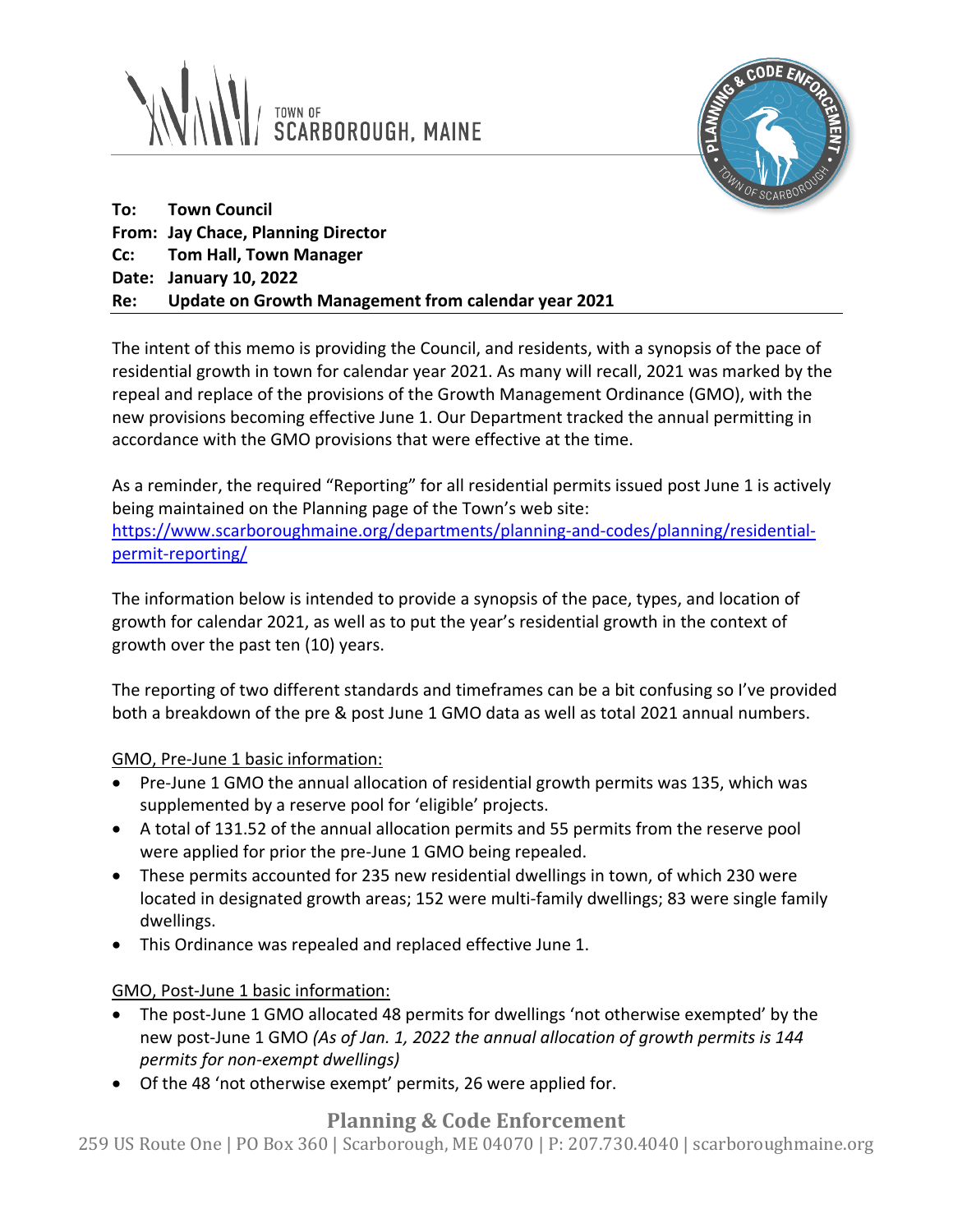- 158 dwellings met one of the other exemption requirements.
- These permits accounted for 184 new residential dwellings in town, of which 180 were located in designated growth areas; 148 were multi-family dwellings; 36 were single family dwellings.

## Overall Residential Growth 2021

- 419 new residential dwellings were permitted in town between January 1 and December 31, 2021.
- 119 permitted dwellings were single-family homes; 300 dwellings permitted were in duplexes or multi-family buildings
- 410 of the dwellings were permitted in the town's 'growth areas'; 9 were permitted in the town's 'limited growth areas'
- The 419 dwellings used 212.52\* growth permits and 158 dwellings were exempt from requiring a growth permit *(\*Up until June 1 the GMO permitted fractional growth permits)*

|                                   | pre-June 1<br><b>GMO</b> | post-June 1<br><b>GMO</b> | Totals |
|-----------------------------------|--------------------------|---------------------------|--------|
| <b>Total Dwellings</b>            | 235                      | 184                       | 419    |
| <b>Total Growth Permits</b>       | 186.52                   | 26                        | 212.52 |
| <b>Growth Permits from Annual</b> |                          |                           |        |
| Allocation                        | 131.52                   | 26                        |        |
| Reserve Pool (pre June 1)         | 55                       | N/A                       |        |
| Exemptions (post June 1)          | N/A                      | 158                       |        |
|                                   |                          |                           |        |
| Dwellings in Growth Areas         | 230                      | 180                       | 410    |
| Dwellings in Limited Growth       |                          |                           |        |
| Areas                             | 5                        | 4                         | 9      |
|                                   |                          |                           |        |
| Single Family                     | 83                       | 36                        | 119    |
| Multi-family                      | 152                      | 148                       | 300    |